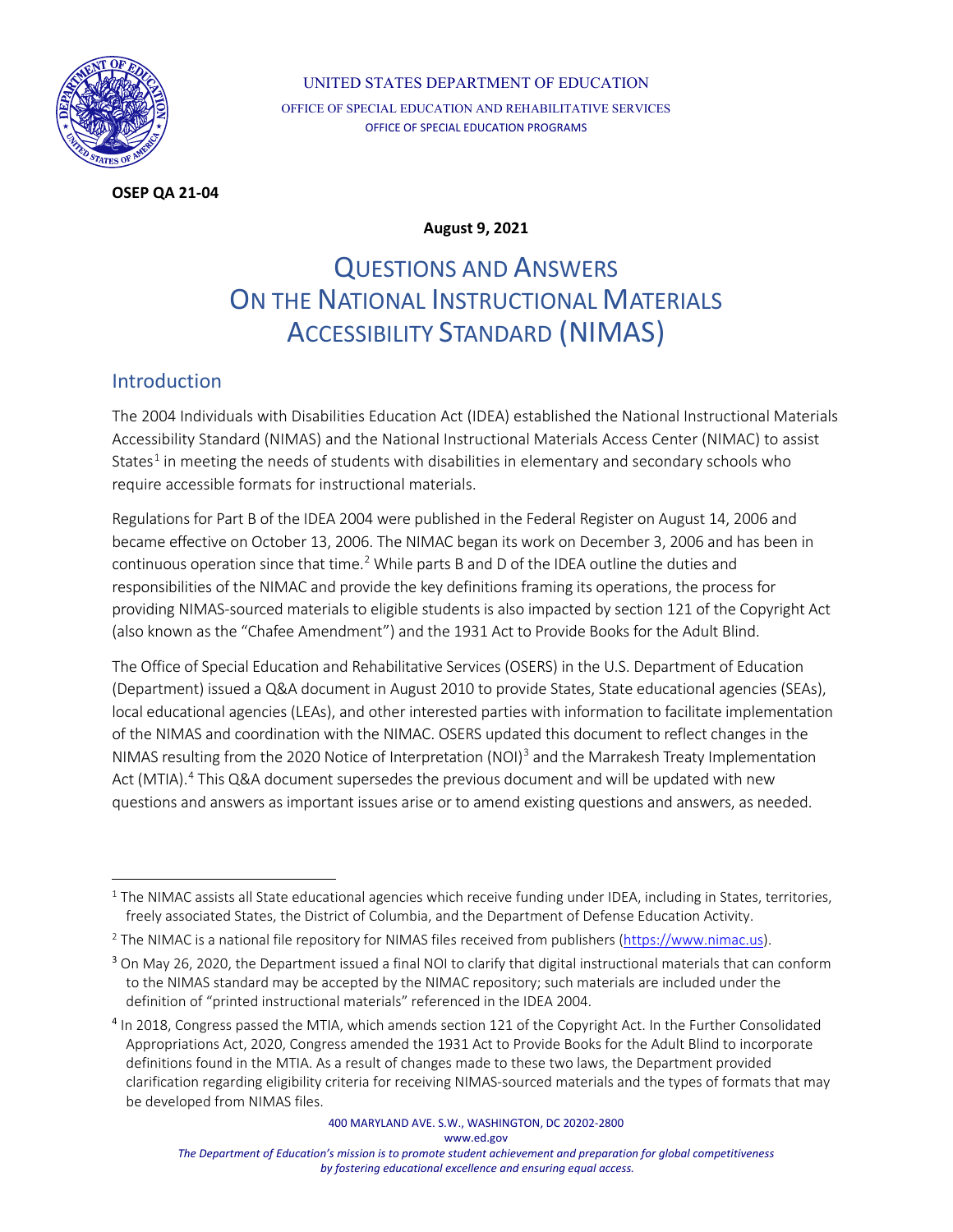Other than statutory and regulatory requirements included in the document, the contents of this guidance do not have the force and effect of law and are not meant to bind the public. This document is intended only to provide clarity to the public regarding existing requirements under the law or agency policies. In addition, it does not create or confer any rights for or on any person.

The questions and answers in this document are not intended to be a replacement for careful study of the IDEA and its implementing regulations. The IDEA, its implementing regulations, and other important documents related to the IDEA and the regulations are found on the [Department of Education's IDEA](https://sites.ed.gov/idea/)  [website.](https://sites.ed.gov/idea/)

If you are interested in commenting on this guidance, please e-mail your comments to [OSERSguidancecomments@ed.gov](mailto:OSERSguidancecomments@ed.gov) and include NIMAS in the subject of your e-mail, or write us at the following address:

Larry Wexler U.S. Department of Education Potomac Center Plaza 550 12th Street, SW, Room 5147 Washington, DC 20202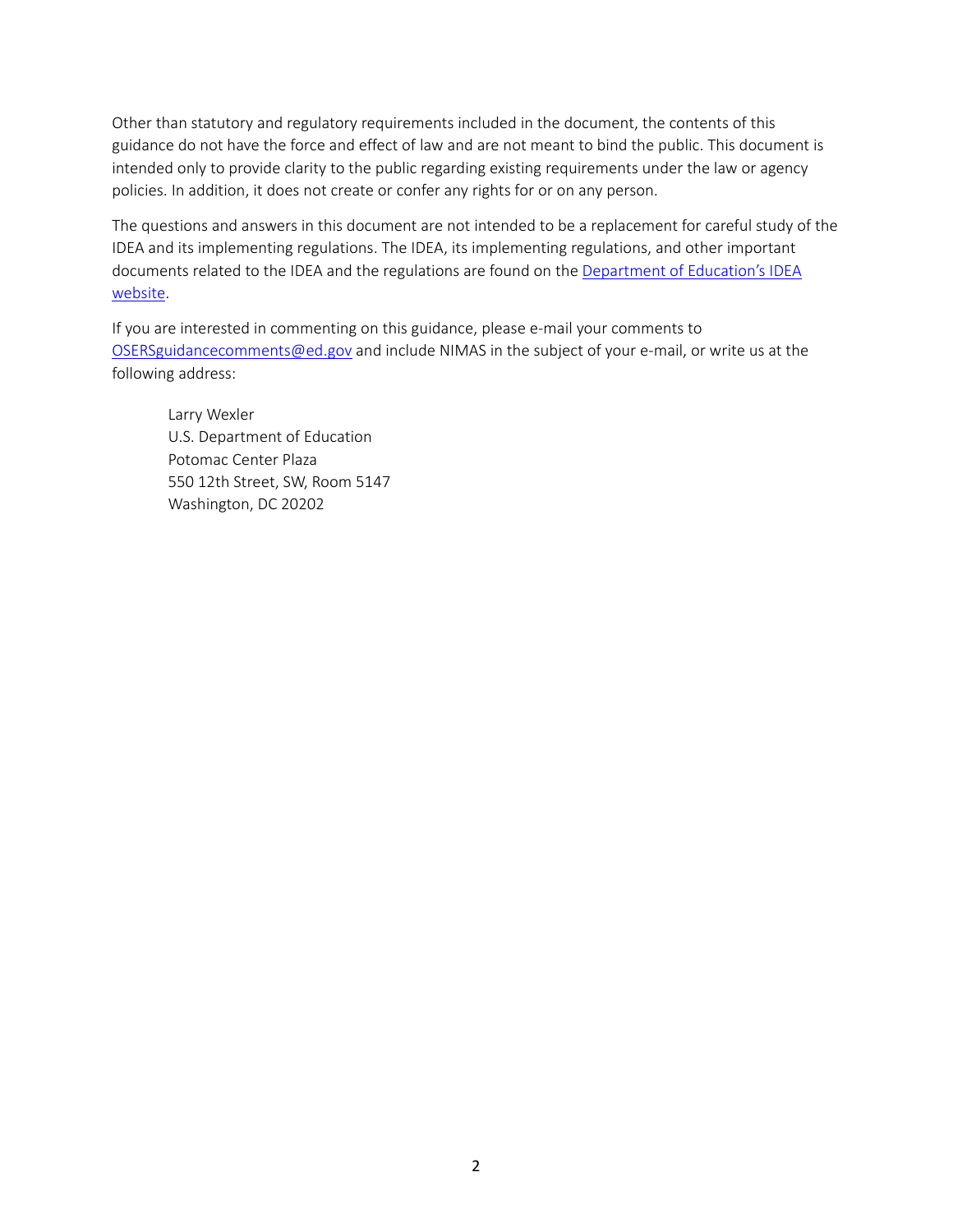# **Contents**

| Question 1: |                                                                                                                                                                                                                                                            |   |
|-------------|------------------------------------------------------------------------------------------------------------------------------------------------------------------------------------------------------------------------------------------------------------|---|
| Question 2: |                                                                                                                                                                                                                                                            |   |
| Question 3: | What is the NIMAC and what does it mean to coordinate with the NIMAC? 4                                                                                                                                                                                    |   |
| Question 4: | Which students are eligible to receive accessible formats produced from NIMAS                                                                                                                                                                              |   |
| Question 5: | May an accessible format produced from a NIMAS file for an eligible student                                                                                                                                                                                |   |
| Question 6: | Who has responsibility for determining if particular students are eligible to<br>receive accessible materials produced from NIMAS files obtained from                                                                                                      |   |
| Question 7: | Can programs that serve 3- to 5-year-old children pursuant to section 619 of<br>Part B of the IDEA use NIMAS-sourced accessible formats on behalf of eligible                                                                                              |   |
| Question 8: | Are NIMAS files suitable for distribution directly to students for use in                                                                                                                                                                                  |   |
| Question 9: | For what types of instructional materials must NIMAS files be submitted to                                                                                                                                                                                 |   |
|             | Question 10: Instructional materials such as textbooks are typically acquired through<br>textbook purchasing offices at the SEA or LEA level. Are these offices required to<br>comply with NIMAS requirements in their purchase of textbooks and other     |   |
|             | Question 11: What is the turnaround time from the NIMAC to the students receiving                                                                                                                                                                          |   |
|             | Question 12: What are the costs associated with converting NIMAS into the accessible format                                                                                                                                                                |   |
|             |                                                                                                                                                                                                                                                            |   |
|             | Question 14: Under what circumstances will foreign language textbooks be available in                                                                                                                                                                      | 8 |
|             | Question 15: Can the NIMAC accept the files of books that are written for general usage (i.e.<br>trade books), such as novels, given that the IDEA only authorizes access to<br>materials written and published primarily for use in elementary school and |   |
|             | Question 16: Do SEAs and LEAs have to request permission to use the image content in                                                                                                                                                                       |   |
|             | Question 17: If I am a publisher seeking resources to work with the NIMAC and produce                                                                                                                                                                      |   |
|             | Question 18: How can I locate information on how my State is working with NIMAC to serve                                                                                                                                                                   |   |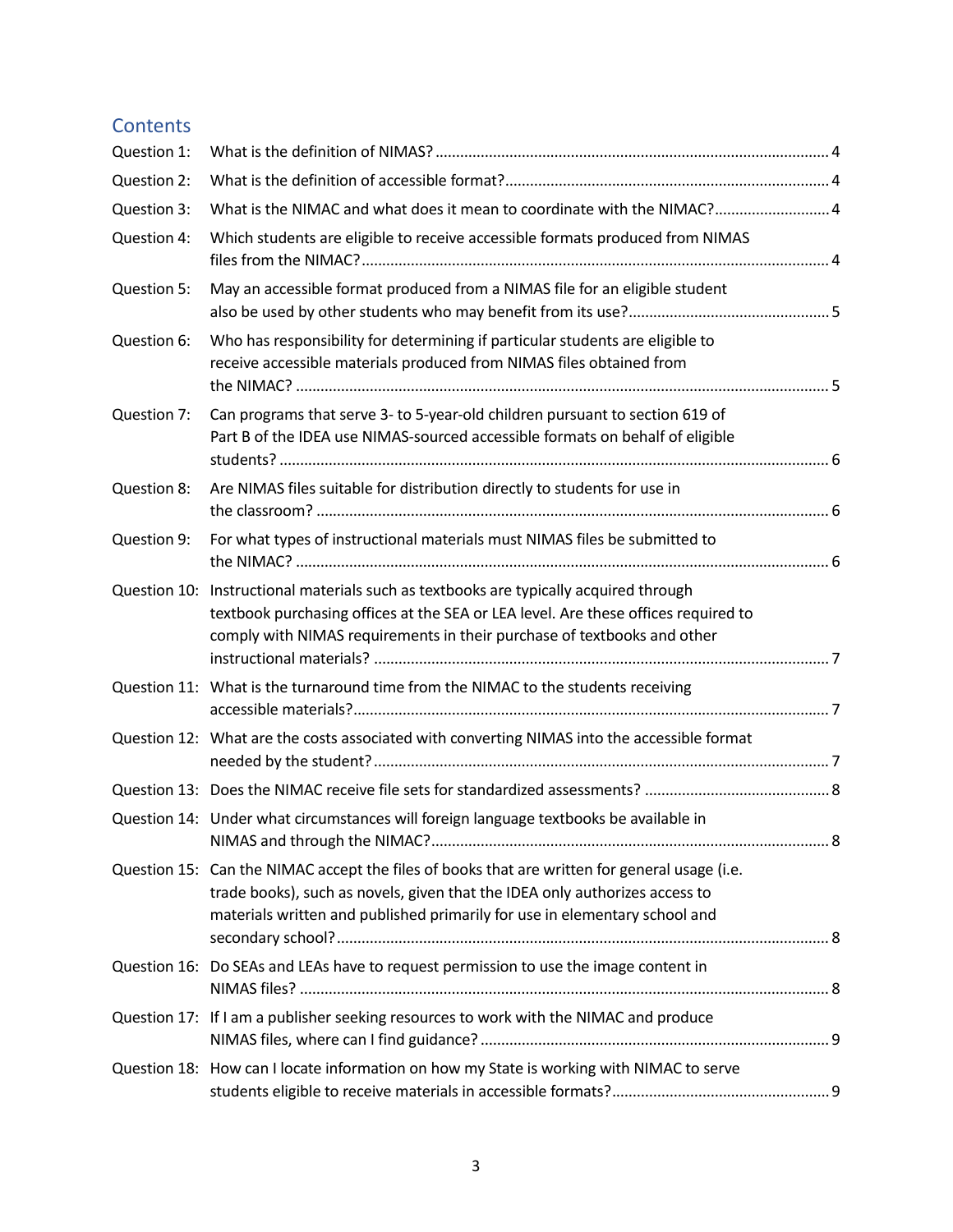#### <span id="page-3-0"></span>Question 1: What is the definition of NIMAS?

NIMAS is the National Instructional Materials Accessibility Standard (for further background on NIMAS, please see the introduction at the beginning of this Q&A.) NIMAS is the standard, established by the Secretary of Education, in the preparation of electronic files suitable and used solely for efficient conversion into accessible formats.

#### <span id="page-3-1"></span>Question 2: What is the definition of "accessible format"?

"Accessible format" means a copy of a work in an alternative manner or form that gives eligible students access to the work, including to permit the person to have access as feasibly and comfortably as a person without visual impairment or other print disability. The accessible format copy must respect the integrity of the original work, taking due consideration of the changes needed to make the work accessible in the alternative format and of the accessibility needs of the eligible student (17 U.S.C. § 121(d)(1)). Accessible formats produced from NIMAS may include braille, large print, digital audio, and a range of accessible digital text formats. [5](#page-3-4)

#### <span id="page-3-2"></span>Question 3: What is the NIMAC and what does it mean to coordinate with the NIMAC?

The NIMAC is the National Instructional Materials Access Center (for further background on the NIMAC, please see the introduction at the beginning of this Q&A). Coordinating with the NIMAC means that the SEA has signed a coordination agreement with the NIMAC, or an LEA has a coordination plan on file with its SEA. SEAs and LEAs agree to direct publishers to provide NIMAS files to the NIMAC as a part of their adoption contracts or purchase agreements when acquiring student instructional materials. SEAs also agree to designate authorized users who will have access to the NIMAC repository on behalf of students in their State. These authorized users can search the NIMAC repository and directly download the NIMAS files they need or assign these files within the system to registered accessible media producers, to convert into accessible formats for use by eligible students in elementary and secondary schools.

### <span id="page-3-3"></span>Question 4: Which students are eligible to receive accessible formats produced from NIMAS files from the NIMAC?

Under the copyright law, "'Eligible person means an individual who, regardless of any other disability  $-$ (A) is blind; (B) has a visual impairment or perceptual or reading disability that cannot be improved to give visual function substantially equivalent to that of a person who has no such impairment or disability and so is unable to read printed works to substantially the same degree as a person without an impairment or

<span id="page-3-4"></span><sup>5</sup> "Accessible formats" recently replaced the term "specialized format," which is the term currently used in the IDEA. The term "specialized formats" is defined in the IDEA at 20 U.S.C. § 1412(a)(23)(E)(iii) (and the IDEA's definition cross-references the Copyright Act). The IDEA Part B regulations at 34 C.F.R. § 300.172(e)(1)(iv) also incorporate this IDEA statutory definition. As a result of changes made to the Copyright Act, 17 U.S.C. § 121, the term "specialized formats" has also been removed from the IDEA and its regulations and replaced with the term

<sup>&</sup>quot;accessible format."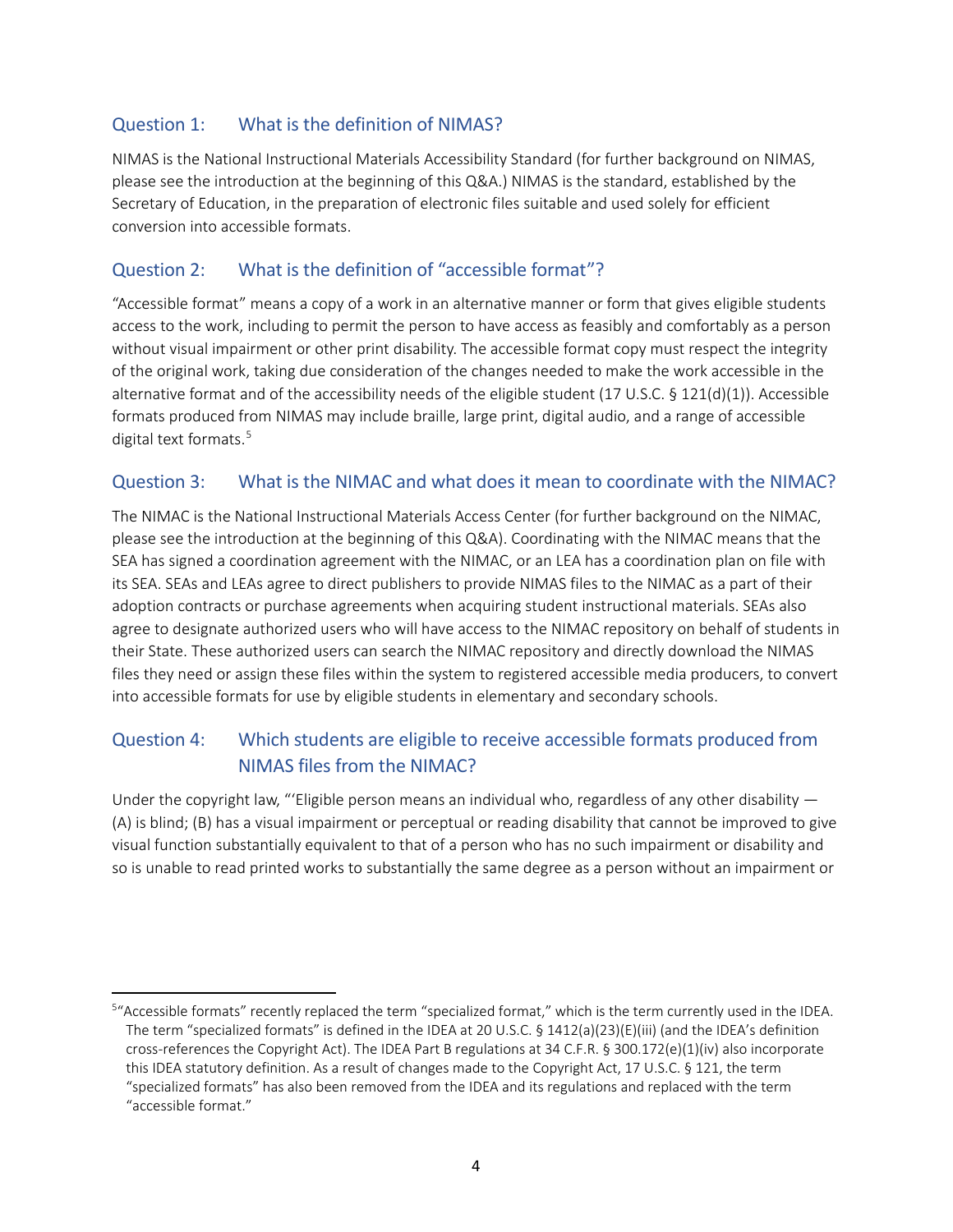disability; or (C) is otherwise unable, through physical disability, to hold or manipulate a book or to focus or move the eyes to the extent that would be normally acceptable for reading." 17 U.S.C. § 121(d)(3).<sup>[6](#page-4-2)</sup>

Only eligible students in elementary schools and secondary schools, under section 674(e)(2) and (3) of the IDEA, may receive accessible formats produced from NIMAS files from the NIMAC. In addition to being eligible under copyright law, students must be identified as eligible and served under the IDEA in order to receive NIMAS-sourced accessible formats. Students whose parents elect for them not to have an Individualized Education Program are not served under IDEA, and thus are not eligible to receive accessible formats produced from NIMAS files.

## <span id="page-4-0"></span>Question 5: May an accessible format produced from a NIMAS file for an eligible student also be used by other students who may benefit from its use?

No. SEAs and LEAs may not share accessible formats with students who are not eligible for NIMAS under the IDEA. SEAs are required to ensure that children with disabilities who need instructional materials in accessible formats but are not eligible to receive educational materials produced in accessible formats from NIMAS files obtained from the NIMAC receive those instructional materials in a timely manner (34 CFR § 300.172(a)). In order to comply with this requirement, SEAs and LEAs must obtain the materials from other sources.

If SEAs or LEAs provide students with accessible educational materials from other non-NIMAS sources, IDEA restrictions specific to NIMAC and NIMAS do not apply.

## <span id="page-4-1"></span>Question 6: Who has responsibility for determining if particular students are eligible to receive accessible materials produced from NIMAS files obtained from the NIMAC?

SEAs and LEAs are responsible for providing a free appropriate public education to all children with disabilities and for ensuring that children who need instructional materials in accessible formats are provided these materials in a timely manner; therefore, LEAs have the responsibility, including the assumption of any associated costs, to determine eligibility (34 CFR § 300.101, 300.172(b)(4), and 300.201; 20 U.S.C. § 1412(a)(1)(A)).<sup>[7](#page-4-3)</sup> The NIMAC itself is not involved in determining eligibility for individual students.

<span id="page-4-2"></span><sup>&</sup>lt;sup>6</sup>The term "blind persons or other persons with print disabilities" has been removed from the Copyright Act and replaced with the term "eligible person." The IDEA defines the term "blind or other persons with print disabilities" in 20 U.S.C. § 1412(a)(23)(E)(i). The IDEA part B regulation at 34 C.F.R. § 300.172(e)(1)(i) incorporates the IDEA statutory definition.

<span id="page-4-3"></span> $<sup>7</sup>$  The Library of Congress' updated regulations for certifying eligible students state that eligibility must be certified</sup> by one of the following: doctor of medicine, doctor of osteopathy, ophthalmologist, optometrist, psychologist, registered nurse, therapist, and professional staff of hospitals, institutions, and public or welfare agencies (such as an educator, a social worker, case worker, counselor, rehabilitation teacher, certified reading specialist, school psychologist, superintendent, or librarian). For the purposes of distributing materials produced from NIMAS files, LEAs and accessible media producers develop processes to ensure that these materials are only distributed to eligible students [https://www.federalregister.gov/documents/2021/02/12/2021-02837/loans-of-library-materials](https://www.federalregister.gov/documents/2021/02/12/2021-02837/loans-of-library-materials-for-blind-and-other-print-disabled-persons)[for-blind-and-other-print-disabled-persons.](https://www.federalregister.gov/documents/2021/02/12/2021-02837/loans-of-library-materials-for-blind-and-other-print-disabled-persons)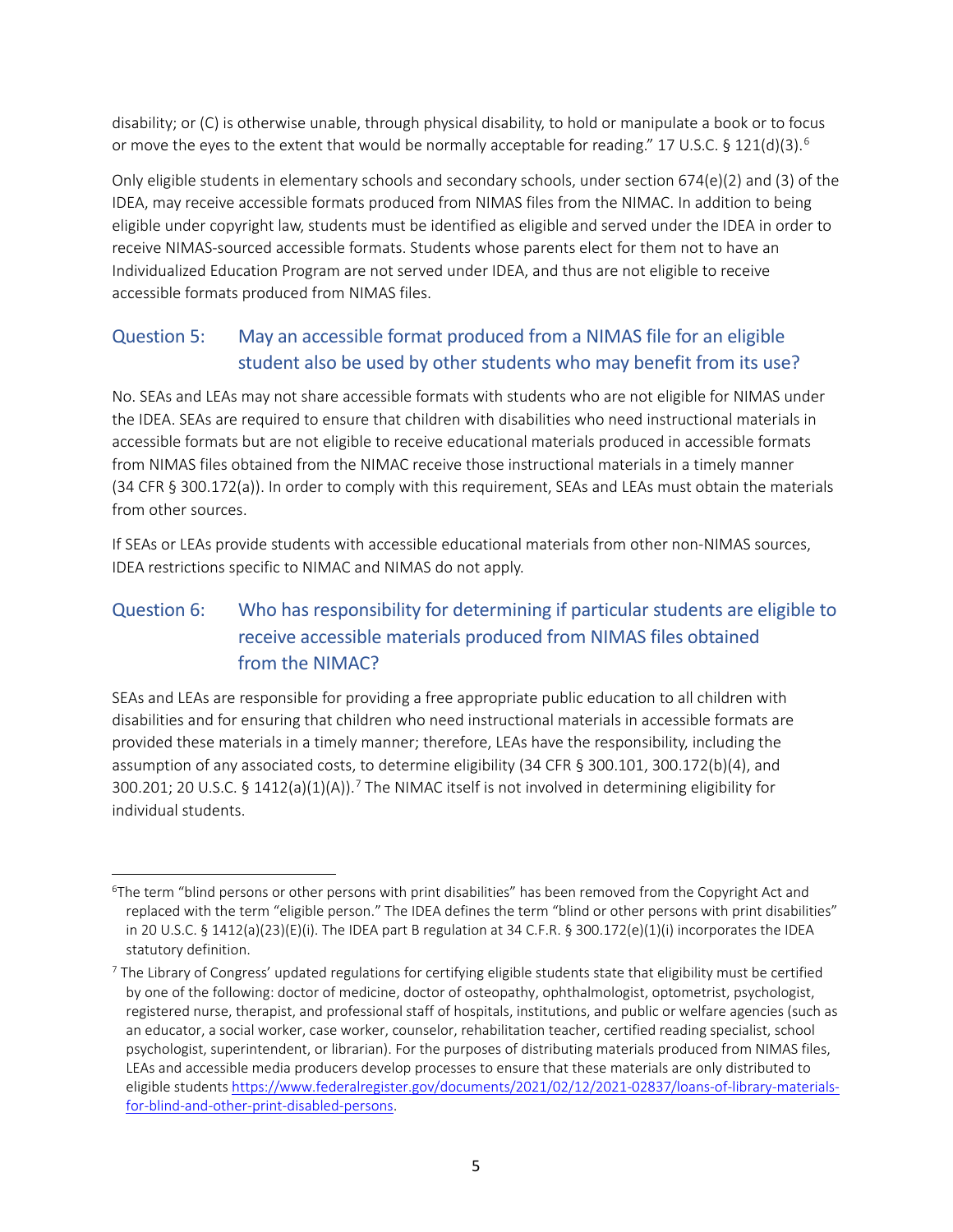## <span id="page-5-0"></span>Question 7: Can programs that serve 3 through 5-year-old children pursuant to section 619 of Part B of the IDEA use NIMAS-sourced accessible formats on behalf of eligible students?

If a State includes 3 through 5-year-olds in preschool programs as part of its definition of elementary schools, then these students, if they are eligible persons under copyright law and are served under IDEA, can receive materials produced in accessible formats from NIMAS files received from the NIMAC. Likewise, if the SEA or LEA considers preschool to be included under elementary education, the SEA or LEA must include NIMAS language in its adoption contracts for instructional materials for preschool students, so that files will be available in the NIMAC for these materials for use in the production of accessible formats on behalf of these students.

#### <span id="page-5-1"></span>Question 8: Are NIMAS files suitable for distribution directly to students for use in the classroom?

No, NIMAS file sets are source files and are designed to be converted into accessible formats by accessible media producers, using specialized software for this purpose, before distribution to students. NIMAS files are used in the production of a range of accessible formats, including braille, large print, digital audio, and a variety of accessible digital text formats, including DAISY and EPUB. When an accessible format is provided for use by the student, it is important to ensure that the material is made available for use only by qualifying students.

## <span id="page-5-2"></span>Question 9: For what types of instructional materials must NIMAS files be submitted to the NIMAC?

The IDEA does not impose any blanket requirement for publishers to submit instructional materials to the NIMAC. SEAs and LEAs determine which materials will be submitted to the NIMAC by including language requiring NIMAS in their adoption contracts and purchase agreements when acquiring new instructional materials, including when acquiring materials for preschool students where the SEA or LEA considers preschool students to be included under elementary education (see Question 7).

The IDEA defines materials appropriate for the NIMAC as "printed textbooks and related printed core materials that are written and published primarily for use in elementary school and secondary school instruction and are required by a State educational agency or local educational agency for use by students in the classroom."

The NOI clarified this definition to include digital instructional materials when those materials can be provided to the NIMAC in valid NIMAS format.<sup>[8](#page-5-3)</sup>

<span id="page-5-3"></span><sup>&</sup>lt;sup>8</sup>The NOI states that "given the purpose of NIMAC, the trend toward digital instructional materials and resources, and the silence of the statute on the acceptance of digital files, the Department interprets the phrase ''printed textbooks and related printed core materials'' referred to in the definition of ''print instructional materials'' in section 674(e)(3)(C) of the IDEA (20 U.S.C. § 1474(e)(3)(C)) to include digital instructional materials that comply with NIMAS, because that is the primary medium through which many textbooks and core materials are now produced. The Department considers digital materials submitted to NIMAC to be in digital print format, which falls under the larger category of ''print'' and is consistent with the statutory language of section 674(e)(3)(C) of the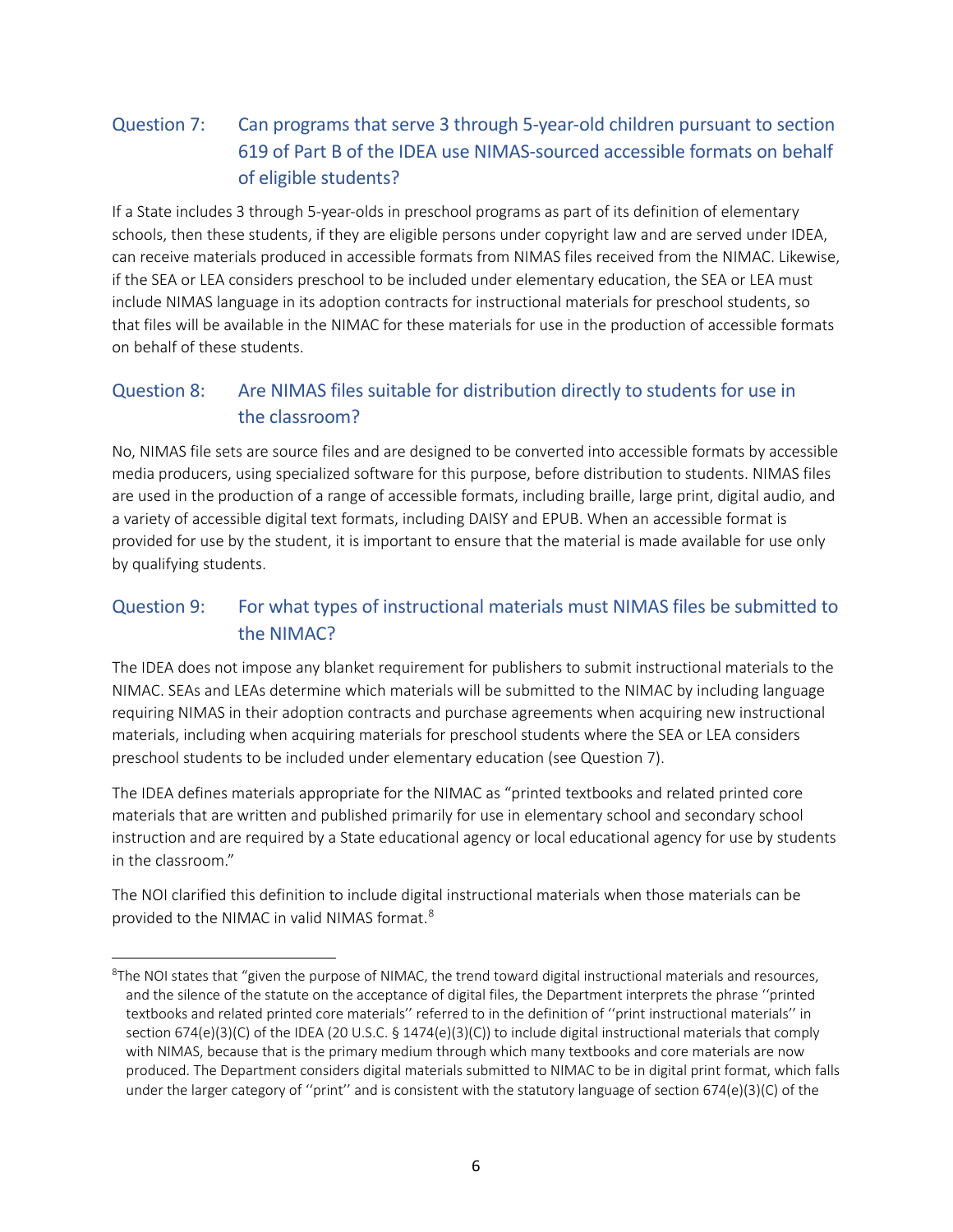# <span id="page-6-0"></span>Question 10: Instructional materials, such as textbooks, are typically acquired through textbook purchasing offices at the SEA or LEA level. Are these offices required to comply with NIMAS requirements in their purchase of textbooks and other instructional materials?

Yes. If an SEA chooses to coordinate with the NIMAC, the SEA must, as part of any instructional materials adoption process, procurement contract, or other practice or instrument used for purchase of student instructional materials, enter into a written contract<sup>[9](#page-6-3)</sup> with the publisher of the instructional materials to: 1) require the publisher to prepare and, on or before delivery of the instructional materials, provide to the NIMAC electronic files containing the contents of the instructional materials using the NIMAS; or 2) purchase instructional materials from the publisher that are produced in or may be rendered in accessible formats (see 34 C.F.R. §§ 300.172(c) and 300.210(a)). The SEA must ensure that all public agencies take all reasonable steps to provide instructional materials in accessible formats to children with disabilities who need those instructional materials at the same time as other children who receive instructional materials (34 C.F.R. § 300.172(b)(4)). Therefore, SEAs should inform all relevant offices and parties within the State, including LEAs, of their obligation to meet the requirements for access to instructional materials. For example, SEAs and LEAs should communicate these requirements to textbook adoption committees, as well as procurement and contracting offices. When an SEA or LEA considers preschool students to be included under elementary education, relevant offices and parties should be aware of the need for NIMAS requirements in the procurement of instructional materials for preschool students (see Question 7).

### <span id="page-6-1"></span>Question 11: What is the turnaround time from the NIMAC to the students receiving accessible materials?

After the NIMAC receives NIMAS file sets from the publisher, the file sets undergo a metadata and quality review process before acceptance into the repository. If the publisher does not need to make any corrections before the NIMAC can accept the files, they typically will be available almost immediately for accessible media producers (AMPs) to download and convert into accessible formats. The time between the downloading of a file from the NIMAC to the delivery of accessibly formatted material to a student depends on the type of accessible format being produced and the timeline of the AMPs.

## <span id="page-6-2"></span>Question 12: What are the costs associated with converting NIMAS into the accessible format needed by the student?

There is no cost to use the NIMAC or to obtain files through the NIMAC. However, the cost to the SEA or LEA for having an accessible format produced will vary depending on the required format and the organization producing the format. Some NIMAS-sourced accessible formats are available at no cost to the SEA or LEA, while production of other formats or by other organizations may involve a cost.<sup>[10](#page-6-4)</sup>

IDEA (20 U.S.C. § 1474(e)(3)(C))." Given this interpretation, the term "print instructional materials" will now include digital instructional materials that conform to the NIMAS format.

<span id="page-6-3"></span><sup>&</sup>lt;sup>9</sup> The AEM Center provides [sample language for use in written contracts](https://aem.cast.org/nimas-nimac/nimas-purchase-orders-contracts) with publishers.

<span id="page-6-4"></span> $10$  Costs incurred to acquire or produce accessible materials necessary to provide students with free and appropriate public education are allowable expenditures of IDEA Part B funds (34 CFR § 300.704(b)(4)(x)).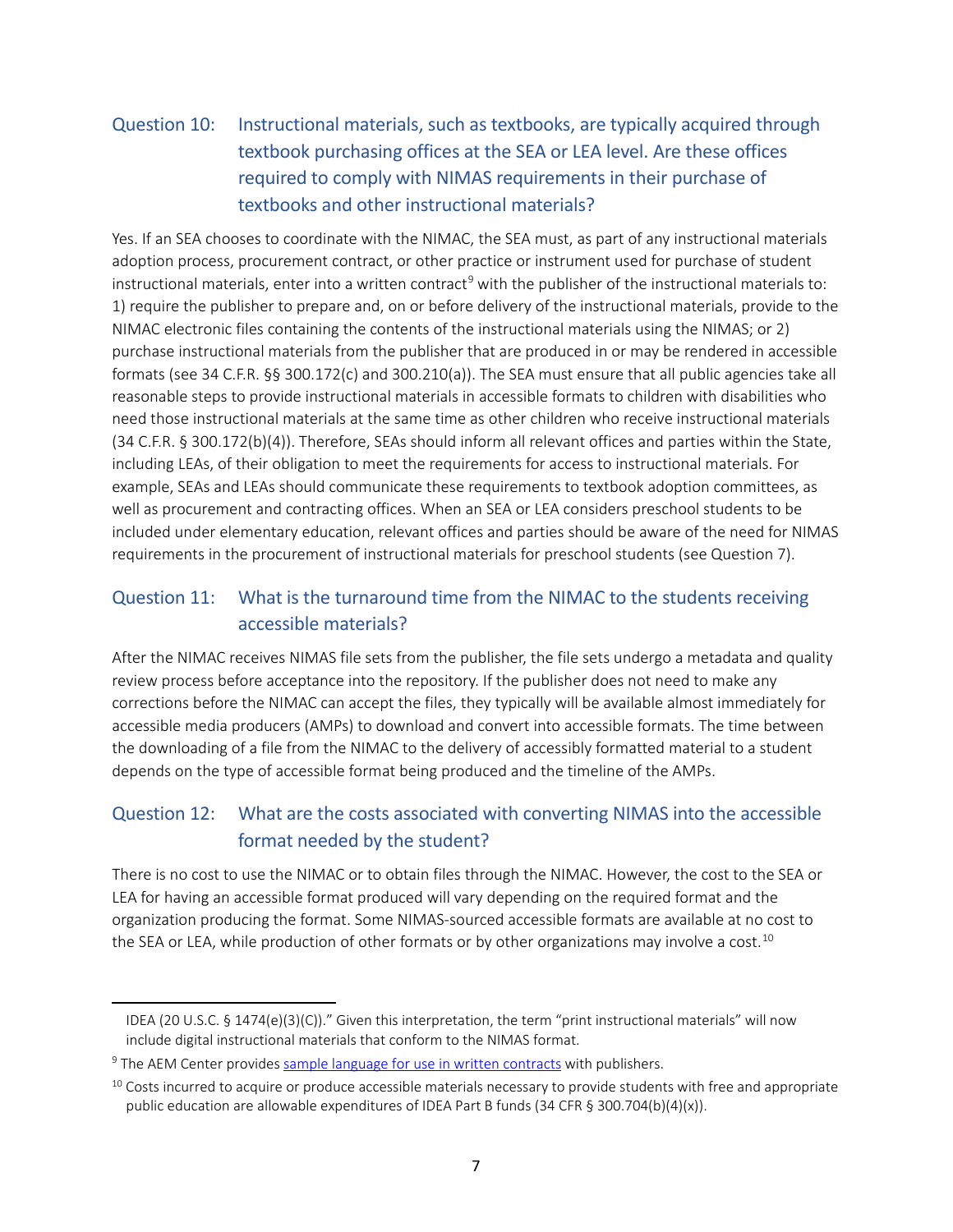#### <span id="page-7-0"></span>Question 13: Does the NIMAC receive file sets for standardized assessments?

No. Standardized assessments do not fall within the definition of print instructional materials as that term is defined in section 674(e)(3)(C) of the IDEA. Ensuring that accessible formats are provided for standardized assessments must be achieved through other means.

### <span id="page-7-1"></span>Question 14: Under what circumstances will foreign language textbooks be available in NIMAS and through the NIMAC?

The IDEA specifies that NIMAS applies to "print instructional materials," which is defined in section 674(e)(3)(C) of the IDEA as printed textbooks and related printed core materials that are written and published primarily for use in elementary school and secondary school instruction and are required by an SEA or LEA for use by students in the classroom. Thus, all foreign language textbooks that fall within the definition of "print instructional materials" are subject to the NIMAS. This applies both to textbooks for foreign language classes and textbooks translated into a foreign language for use by students with limited English proficiency.

## <span id="page-7-2"></span>Question 15: Can the NIMAC accept the files of books that are written for general use (i.e., trade books), such as novels, given that the IDEA only authorizes access to materials written and published primarily for use in elementary school and secondary school?

Yes. Consistent with the IDEA, the NIMAC may accept trade book files from publishers, when they are bundled by the publisher as a supplement alongside other instructional materials for use in the classroom, as required by the SEA or LEA approved curriculum. This means that publishers must provide a textbook or supplementary guide that identifies how each trade book in the bundle is tied into the curriculum required by an SEA or LEA for use by students in the classroom. This must be done by substantially linking each trade book to analysis, questions, study guides, or other curriculum materials contained in the textbook or supplementary guide.

### <span id="page-7-3"></span>Question 16: Do SEAs and LEAs have to request permission to use the image content in NIMAS files?

No. NIMAS file sets include some specifications for graphics. Separate permissions are not necessary if the publisher submits NIMAS files to the NIMAC for eligible students. These uses are authorized under section 674(e) of the IDEA, which is consistent with the Chafee Amendment to the Copyright Act (17 U.S.C. § 121). [11](#page-7-4)

<span id="page-7-4"></span> $11$  Portions of mathematics, science, geography, and other textbooks that do not use literary braille are often not fully accessible using NIMAS alone. To the extent that the NIMAS files do not cover the graphs, pictures, and other visual elements in the textbooks, AMPs may have to use alternative measures to produce a completely accessible version of a textbook. This responsibility should be addressed in the agreement between the SEA or LEA and the AMP.